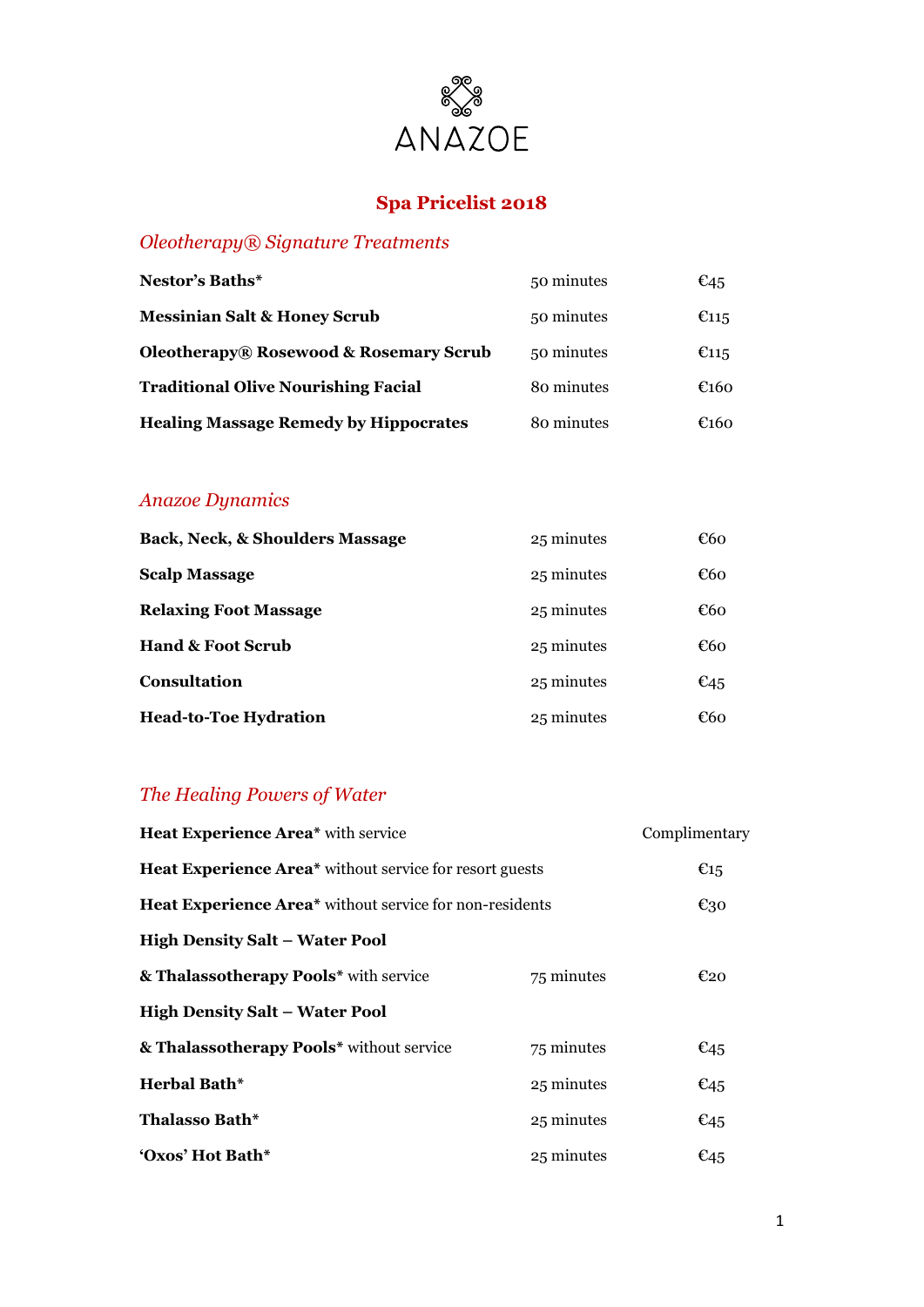

| Ombros*                              | 25 minutes | €60 |
|--------------------------------------|------------|-----|
| <b>Stimulating Jet Shower</b>        | 10 minutes | €20 |
| <b>Thalassotherapy Floating Pool</b> | 50 minutes | €30 |

### *Anazoe Trilogy Ideas*

| <b>Oleotherapy</b> ® Trilogy* | 80 minutes | $\epsilon$ 160 |
|-------------------------------|------------|----------------|
| <b>Herbal Trilogy</b> *       | 80 minutes | $\epsilon$ 160 |
| Sea Trilogy*                  | 80 minutes | $\epsilon$ 160 |

### *Massage Practices*

| <b>Anazoe Classic Massage</b>             | 50 minutes | E115                      |
|-------------------------------------------|------------|---------------------------|
|                                           | 80 minutes | €160                      |
| <b>Aromatherapy Candle Massage Remedy</b> | 50 minutes | E115                      |
|                                           | 80 minutes | €160                      |
| <b>Melisseus, The Spirit of Honey</b>     | 50 minutes | E115                      |
|                                           | 80 minutes | €160                      |
| <b>Deep Tissue Massage</b>                | 50 minutes | E115                      |
|                                           | 80 minutes | €160                      |
| <b>Couple's Massage</b>                   | 50 minutes | $\epsilon$ 115/per person |
|                                           | 80 minutes | $\epsilon$ 160/per person |
| <b>Golfer's Body Preparation</b>          | 50 minutes | E115                      |
|                                           | 80 minutes | €160                      |
| <b>Maternity Massage</b>                  | 50 minutes | E115                      |
| <b>Lymph Drainage Face Massage</b>        | 25 minutes | €60                       |
|                                           | 50 minutes | E115                      |
| <b>Lymph Drainage Body Massage</b>        | 50 minutes | E115                      |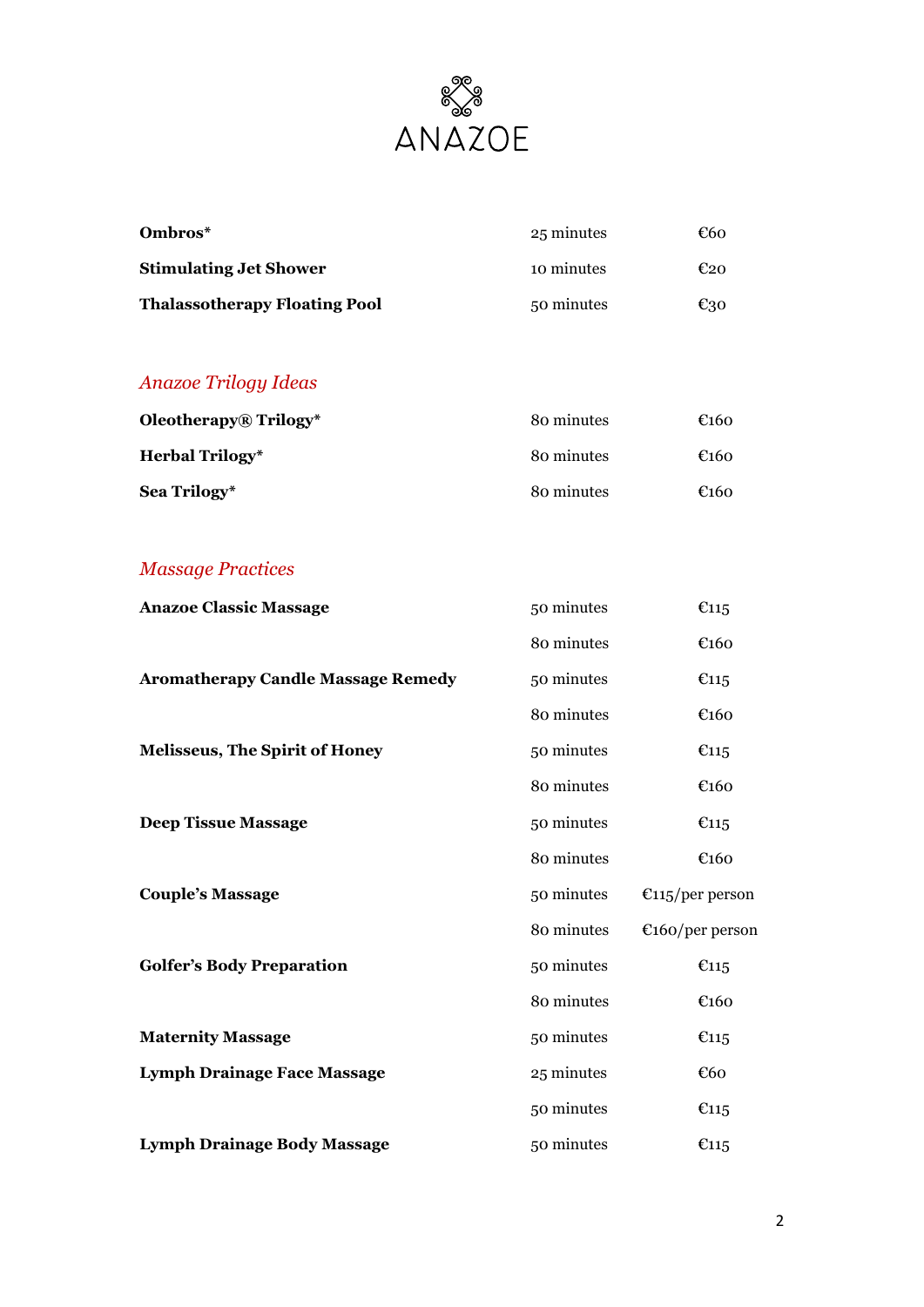

| <b>Reflexology</b>                                         | 25 minutes | €60                |
|------------------------------------------------------------|------------|--------------------|
|                                                            | 50 minutes | $\epsilon$ 115     |
| Anti - Cellulite Massage, Detoxifying & Cupping 50 minutes |            | $\epsilon$ 115     |
| <b>Cupping Therapy*</b>                                    | 25 minutes | €60                |
| <b>Monolithos Holism*</b>                                  | 50 minutes | $\epsilon$ 115     |
|                                                            | 80 minutes | $\epsilon$ 160     |
| <b>Cocooning Scrub &amp; Massage Ritual</b>                | 80 minutes | $\epsilon$ 160     |
| by Anne Semonin                                            |            |                    |
| $In - Room$                                                | 50 minutes | $\epsilon$ 160     |
|                                                            | 80 minutes | E220               |
| <b>Seated Massage</b>                                      | 15 minutes | $\varepsilon_{35}$ |

# *Anazoe Outdoor Experience*

| 'Selene' Moonlight Massage*               | 80 minutes | $\epsilon$ 160            |
|-------------------------------------------|------------|---------------------------|
| <b>Couple's Outdoor Massage*</b>          | 50 minutes | $\epsilon$ 115/per person |
|                                           | 80 minutes | $\epsilon$ 160/per person |
| <b>Outdoor Anazoe Relaxation Massage*</b> | 50 minutes | $\epsilon$ 115            |
|                                           | 80 minutes | $\epsilon$ 160            |
| <b>Outdoor Deep Tissue Massage*</b>       | 50 minutes | $\epsilon$ 115            |
|                                           | 80 minutes | $\epsilon$ 160            |
| <b>Outdoor Herbal Experience*</b>         | 50 minutes | $\epsilon$ 115            |
|                                           | 80 minutes | $\epsilon$ 160            |
| <i><b>Osteopathy</b></i>                  |            |                           |
| <b>Osteopathic Manual Therapy</b>         | 50 minutes | E135                      |
| <b>Osteopathy &amp; Pregnancy</b>         | 50 minutes | $\epsilon_{135}$          |
| <b>Osteopathy &amp; Kids</b>              | 50 minutes | E135                      |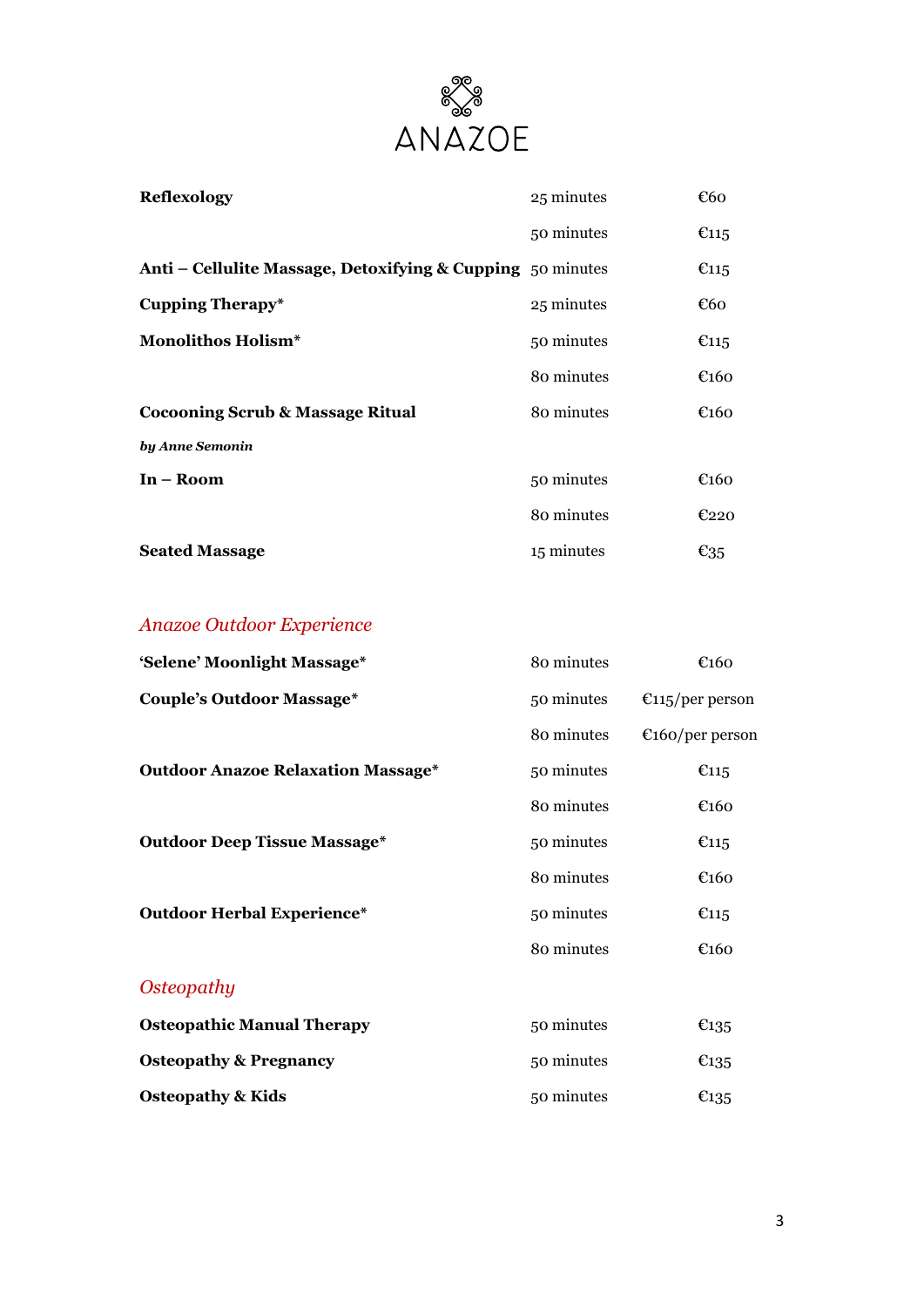

### *Facials*

| <b>Anazoe Deep Cleansing Facial</b>                | 80 minutes | $\epsilon$ 160 |
|----------------------------------------------------|------------|----------------|
| <b>Anazoe Herbal Facial</b>                        | 50 minutes | E115           |
| <b>Age Defend Facial Treatment by Anne Semonin</b> | 50 minutes | E115           |
| <b>Soothing Skin Saviour Facial Treatment</b>      | 50 minutes | $\epsilon$ 115 |
| by Anne Semonin                                    |            |                |
| <b>Oligo Skin Protect Facial Treatment</b>         | 50 minutes | $\epsilon$ 115 |
| by Anne Semonin                                    |            |                |
| <b>Collagen Veil</b>                               | 25 minutes | €60            |
| <b>Radiant Eyes &amp; Smooth Lips</b>              | 25 minutes | €60            |

# *Body Treatments*

| <b>Anazoe Grape Seed Scrub</b>                  | 50 minutes | $\epsilon$ 115 |
|-------------------------------------------------|------------|----------------|
| <b>Oleotherapy</b> ® Body Retreat*              | 50 minutes | $\epsilon$ 115 |
| 'All-Natural' Algae Wrap*                       | 80 minutes | €160           |
| <b>Localized Detoxifying Skin Indulgence</b>    |            |                |
| with Vinegar*                                   | 50 minutes | $\epsilon$ 115 |
| <b>Anti-Fatigue Back Remedy by Anne Semonin</b> | 50 minutes | $\epsilon$ 115 |

### *Hand & Foot Care*

### **Manicures**

| <b>Citrus Manicure</b>                  | 30 minutes | $\epsilon_{40}$    |
|-----------------------------------------|------------|--------------------|
| <b>French Manicure</b>                  | 30 minutes | $\varepsilon_{50}$ |
| <b>Oleotherapy</b> ® Manicure           | 50 minutes | E65                |
| <b>Shellac Manicure</b>                 | 40 minutes | $\varepsilon_{55}$ |
| <b>Shellac, Acrylic, or Gel Removal</b> | 15 minutes | $E_{20}$           |
| Polish Change - hands or feet           | 10 minutes | $\epsilon_{10}$    |
| French Polish Change – hands or feet    | 10 minutes | $E_{13}$           |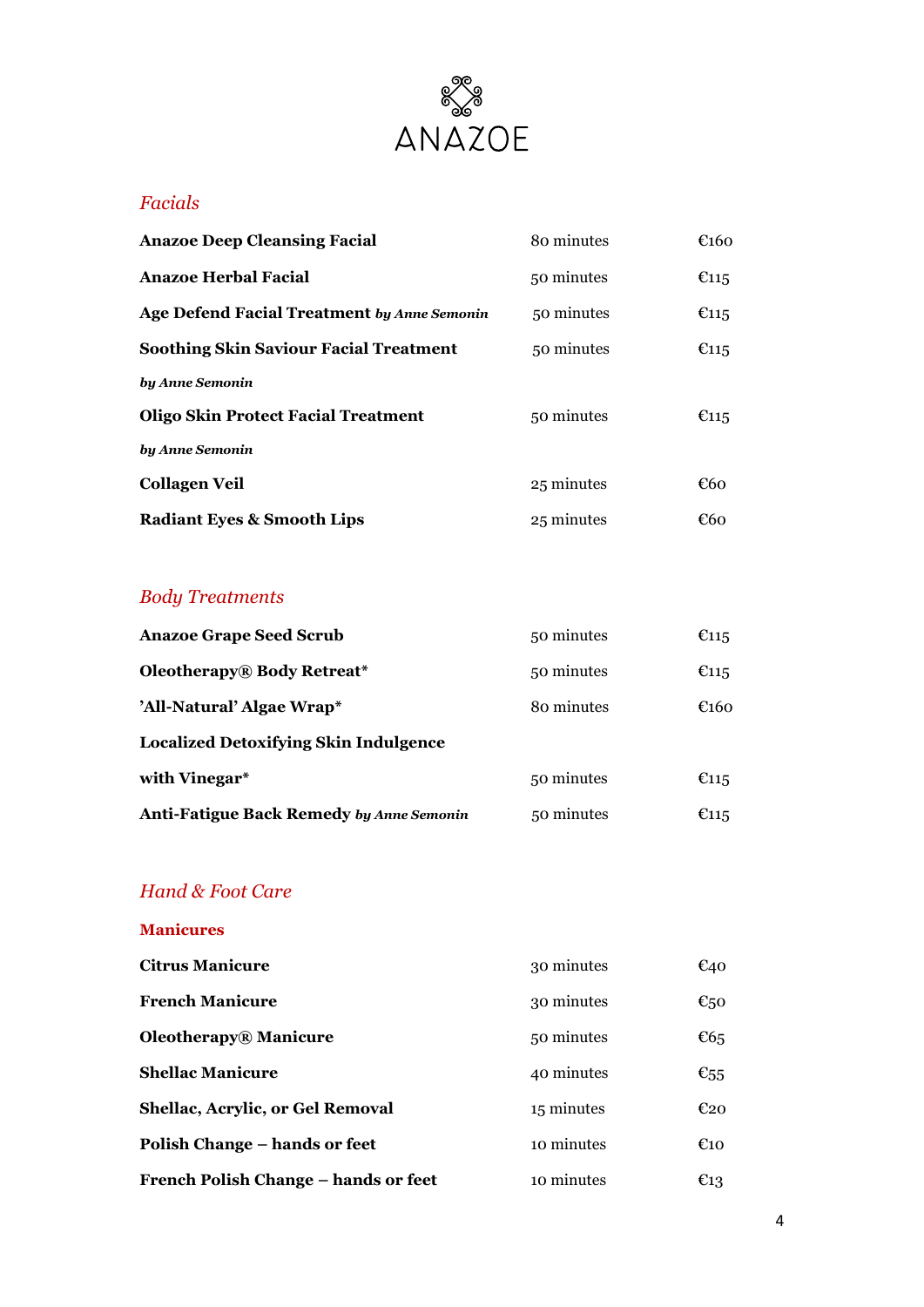

#### **Pedicures**

| <b>Citrus-Mint Pedicure</b>             | 60 minutes | €60    |
|-----------------------------------------|------------|--------|
| <b>Chamomile-Clove Pedicure</b>         | 60 minutes | €60    |
| <b>Oleotherapy</b> ® Pedicure           | 80 minutes | $E8_5$ |
| <b>Shellac Pedicure</b>                 | 70 minutes | €70    |
| <b>Shellac, Acrylic, or Gel Removal</b> | 15 minutes | €20    |

# *Oleotherapy® Waxing*

| Lip, Brow or Chin      | $\epsilon_{15}$    |
|------------------------|--------------------|
| Underarm               | $\epsilon_{15}$    |
| <b>Half Leg or Arm</b> | $\epsilon_{45}$    |
| <b>Full Leg</b>        | $\varepsilon_{55}$ |
| <b>Bikini Line</b>     | $E_{40}$           |
| <b>Brazilian</b>       | $\varepsilon_{55}$ |
| <b>Back or Chest</b>   | $\epsilon_{45}$    |

# *Cosmetic Application*

| Make – Up Application                | 30 minutes | $\epsilon$ 45 |
|--------------------------------------|------------|---------------|
| Make – Up Instruction                | 30 minutes | €45           |
| <b>Bridal Make - Up</b>              | 60 minutes | E140          |
| <b>Pre – Wedding Make – Up Trial</b> | 60 minutes | €60           |

# *The Gentleman's Spa*

| Men's Trilogy*              | 80 minutes | €160 |
|-----------------------------|------------|------|
| <b>Gentleman's Facial</b>   | 50 minutes | E115 |
| <b>Gentleman's Manicure</b> | 25 minutes | €40  |
| <b>Gentleman's Pedicure</b> | 50 minutes | €60  |